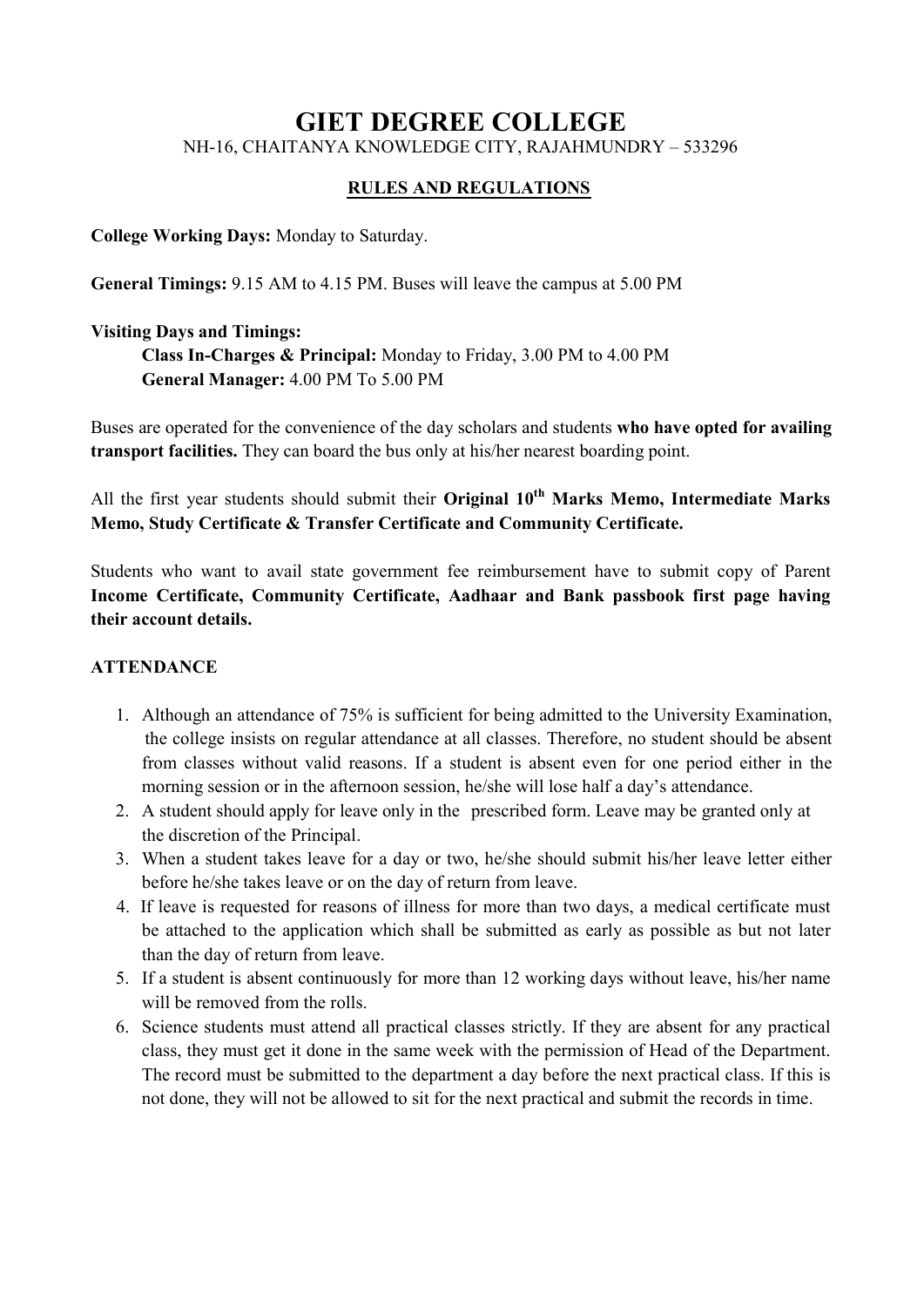- 7. If a student is irregular to the practical classes, he/she will be asked to bring his/her parent and see the Principal, failing which their names will be removed from rolls. Those students are liable to be sent from the college.
- 8. Every student is expected to check his/her attendance in the chart displayed on the notice board daily. In case of any discrepancy, he/she should get it rectified within two days.
- 9. Parents are informed about their ward's absence by SMS.

### Note to Students:

Whenever there are two or more consecutive holidays, students should not take leave before and after the said holidays. If they are taking leave, it will be treated as absent for all the days including holidays. (i.e., Leave taken on Friday and Monday will be calculated along with Saturday and Sunday also). Students are not allowed to extend their leave along with any festival or long holidays such as Ayudha Pooja, Diwali and Pongal holidays.

# EXAMINATIONS

- 1. The scheme of examination in each theory subject for all papers will be 100 marks, out of which 75 marks are for semester end-examination and 25 marks for sessionals.
- 2. Every Semester two mid examinations are conducted periodically and the average mark of the two mid examinations is considered as final sessional assessment.
- 3. Practical subject's marks will be for 50 and 20 out of it is given by continuous assessment in lab. External practical exam is conducted for the rest 30 marks.
- 4. End Examination Centres are jumbled.

# LIBRARY

- 1. Library will be kept open from 9.00 a. m. to 4.30 p.m. on all working days. On Sunday it remains open from 9.30 a.m. to 12.00.Noon.
- 2. Silence shall be strictly observed in the library. Group discussions, conversations etc., are prohibited in the library. All are requested to maintain an atmosphere of serenity in the library.
- 3. Each student will be issued one borrower's card at the beginning of the academic year, which entails to borrow one book at a time. This card will be valid for the academic year of its issue only. At the end of the academic year students should return their borrowers card. These cards are not transferable. Loss of card shall be reported immediately to the Librarian.
- 4. Timings for issue and return of books are as follows:

#### Return: 8.45am to 9.30am

#### **Issue** :  $4:00 \text{pm}$  to  $5:00 \text{pm}$

- 5. A book borrowed may generally be retained by a student for a week time. The retention period however may be renewed for one more week period if there is no other application for the same.
- 6. A fine of Rs. 5/- per day per book will be charged if the borrowed books are not returned within stipulated time.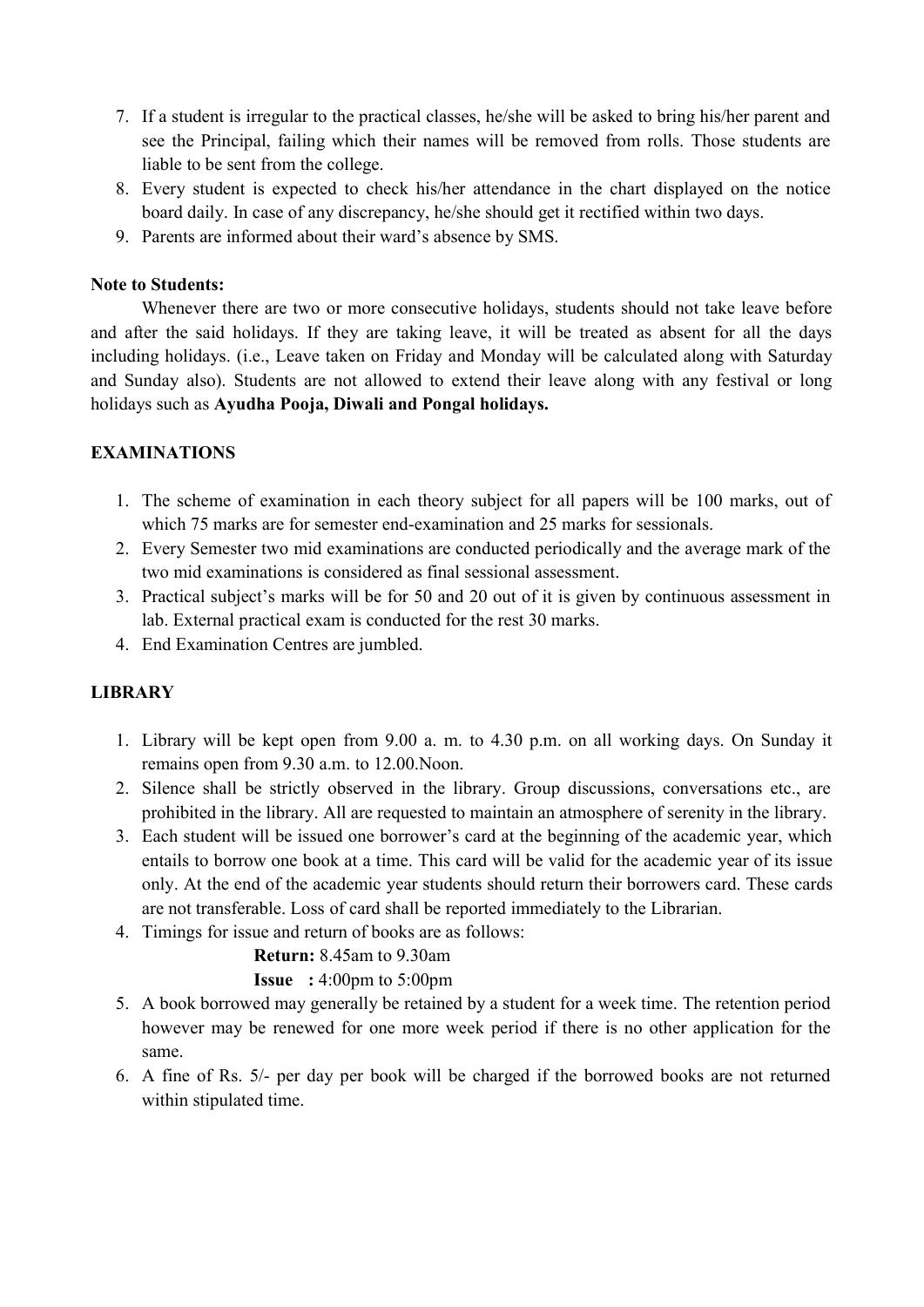- 7. Borrowers must satisfy themselves about the physical condition of the books before borrowing. Otherwise they shall be held responsible for any damage or mutilation noticed at the time of returning.
- 8. If the borrowed book is not returned to the library within a month, the borrower may lose the opportunity to borrow books from library.
- 9. Membership / Identity card must be showed at the counter when requested for referring the books and periodicals inside the library.
- 10. Personal belongings are not allowed to be taken inside the library and must be left at the property counter.
- 11. Reference books, rare books, and periodical publications are not ordinarily issued on loan.
- 12. Issued books may be recalled at any time for reference and verification.
- 13. News papers and magazines will not be issued to students.
- 14. Making any form of marks in the books, removing pages, misplacing, or damaging the library books are strictly forbidden.
- 15. Books lost, torn, defaced, marked or damaged in any way shall have to be replaced by the borrower along with fine as fixed by the Principal.

### STUDENT ASSOCIATIONS

In accordance with the guidelines of Adikavi Nannaya University various co-curricular and extra-curricular activities will be organized in the college. Accordingly the college gives considerable importance to such activities for all-round development of a student's personality. Membership of the association is open to all the students of the college. Office bearers of various associations are nominated by the staff advisors of respective associations. All such activities are guided and supervised by staff advisors.

#### DRESS CODE

All the students in the campus should be neatly dressed in prescribed uniform on all days except Saturdays.

- Boys: All the boys are expected their shirts neatly tucked in, and shoes. Slippers are not permitted. Boys should not have long hair or beard.
- Girls: All the girls should wear uniform as Chudidhar with lengthy tops below knee level and dhupatta neatly pinned. Slippers are not allowed.

### DISCIPLINARY ACTIONS

- 1. Students should not disturb other students, especially their juniors.
- 2. Students should not quarrel or fight either with their year mates or with the other year students.